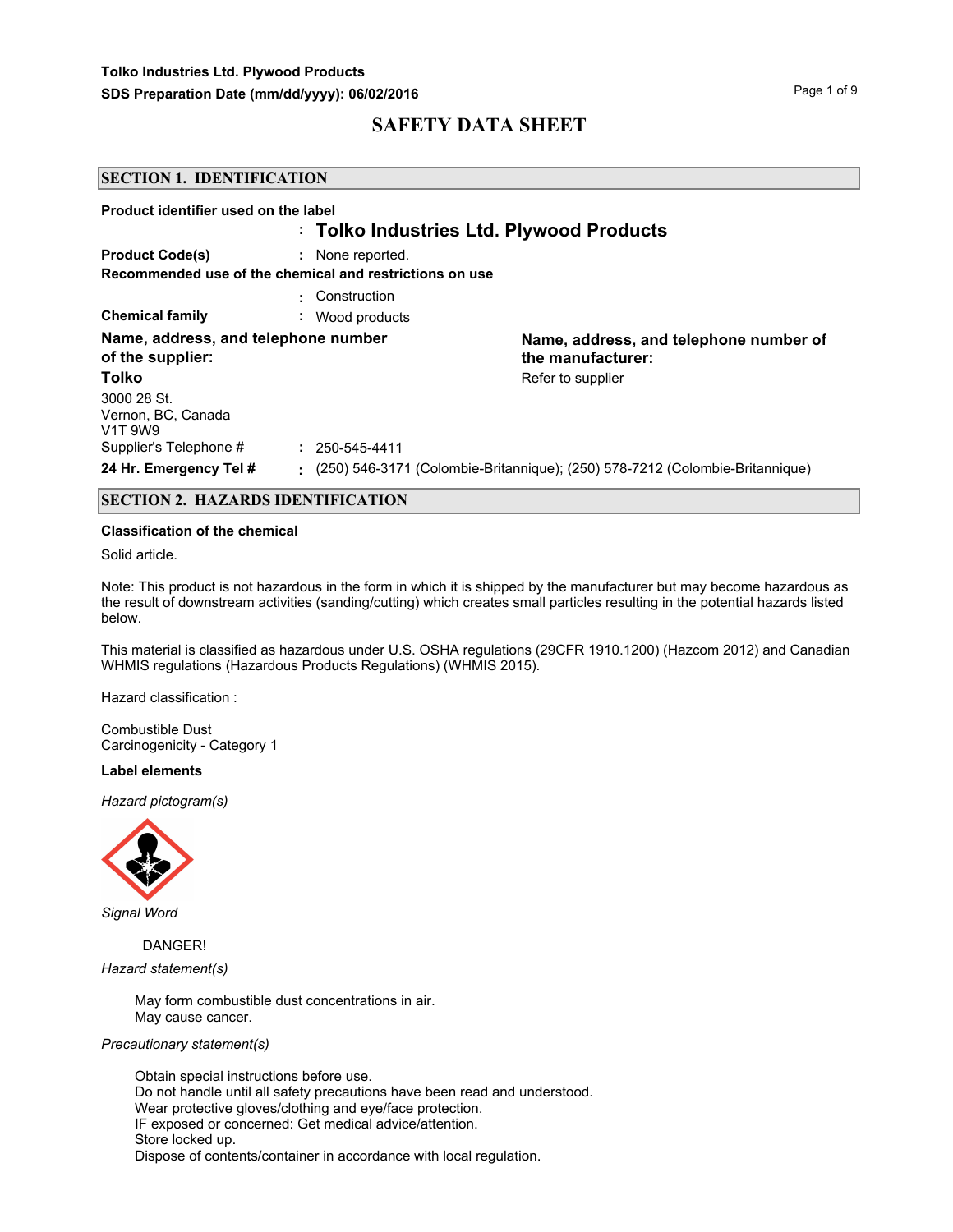#### **Other hazards**

Other hazards which do not result in classification Inhalation of dust may cause shortness of breath, tightness of the chest, a sore throat and cough. Direct eye contact may cause slight or mild, transient irritation.

#### **SECTION 3. COMPOSITION/INFORMATION ON INGREDIENTS**

Solid article. This product is not hazardous in the form in which it is shipped by the manufacturer but may become hazardous as the result of downstream activities (sanding/cutting) which creates small particles resulting in the potential hazards listed below.

| <b>Chemical name</b> | Common name and synonyms                       | <u>CAS#</u> | Concentration (% by weight) |
|----------------------|------------------------------------------------|-------------|-----------------------------|
| Wood / Wood Dust     | Phosphated polyester                           | Proprietary | $87.0 - 95.0$               |
| Formaldehyde         | Methanal<br>Methyl Aldehyde<br>Methylene oxide | $50-00-0$   | $0.04$ ppm                  |

The % concentrations for the above listed chemicals will vary from batch to batch. Concentrations listed represent the actual concentration range for each chemical.

#### **Description of first aid measures**

| Ingestion    | : Do NOT induce vomiting. Never give anything by mouth if victim is unconscious. If<br>vomiting occurs spontaneously, keep head below hips to prevent aspiration of liquid<br>into lungs. Seek medical advice.                                    |
|--------------|---------------------------------------------------------------------------------------------------------------------------------------------------------------------------------------------------------------------------------------------------|
| Inhalation   | : If breathed in, move person into fresh air. If breathing is irregular or stopped,<br>administer artificial respiration. If breathing is difficult, give oxygen by qualified medical<br>personnel only. Seek immediate medical attention/advice. |
| Skin contact | : Remove/Take off immediately all contaminated clothing. Wash off immediately with<br>soap and plenty of water. When symptoms persist or in all cases of doubt, seek<br>medical advice. Wash contaminated clothing before reuse.                  |
| Eye contact  | : Immediately flush eyes with plenty of water for at least 15 minutes. If irritation or<br>symptoms develop, seek medical attention.                                                                                                              |
|              | Most important symptoms and effects, both acute and delayed                                                                                                                                                                                       |
|              | Dust may irritate the respiratory tract, skin and eyes. Prolonged or repeated<br>inhalation of dusts may cause lung disease. Possible cancer hazard - contains<br>material which may cause cancer.                                                |
|              |                                                                                                                                                                                                                                                   |

#### **Indication of any immediate medical attention and special treatment needed**

**:** Treat symptomatically.

#### **SECTION 5. FIRE-FIGHTING MEASURES**

### **Extinguishing media :** Carbon dioxide, dry chemical, and water or fog spray. *Suitable extinguishing media* **:** Do not use a solid water stream as it may scatter and spread the fire. *Unsuitable extinguishing media* **:** Dust may form explosive mixture in air. Burning produces obnoxious and toxic fumes. **Special hazards arising from the substance or mixture / Conditions of flammability Flammability classification (OSHA 29 CFR 1910.106) :** Combustible Dust **:** Irritating or noxious fumes, acrid smoke, and carbon oxides. **Hazardous combustion products Special protective equipment and precautions for firefighters**  *Protective equipment for fire-fighters* **:** Firefighters must use standard protective equipment including flame retardant coat, helmet with face shield, gloves, rubber boots, and in enclosed spaces, SCBA. **:** Firefighters should wear proper protective equipment and self-contained breathing *Special fire-fighting procedures* apparatus with full face piece operated in positive pressure mode. Move containers from fire area if safe to do so. Do not allow run-off from fire fighting to enter drains or water courses. Dike for water control.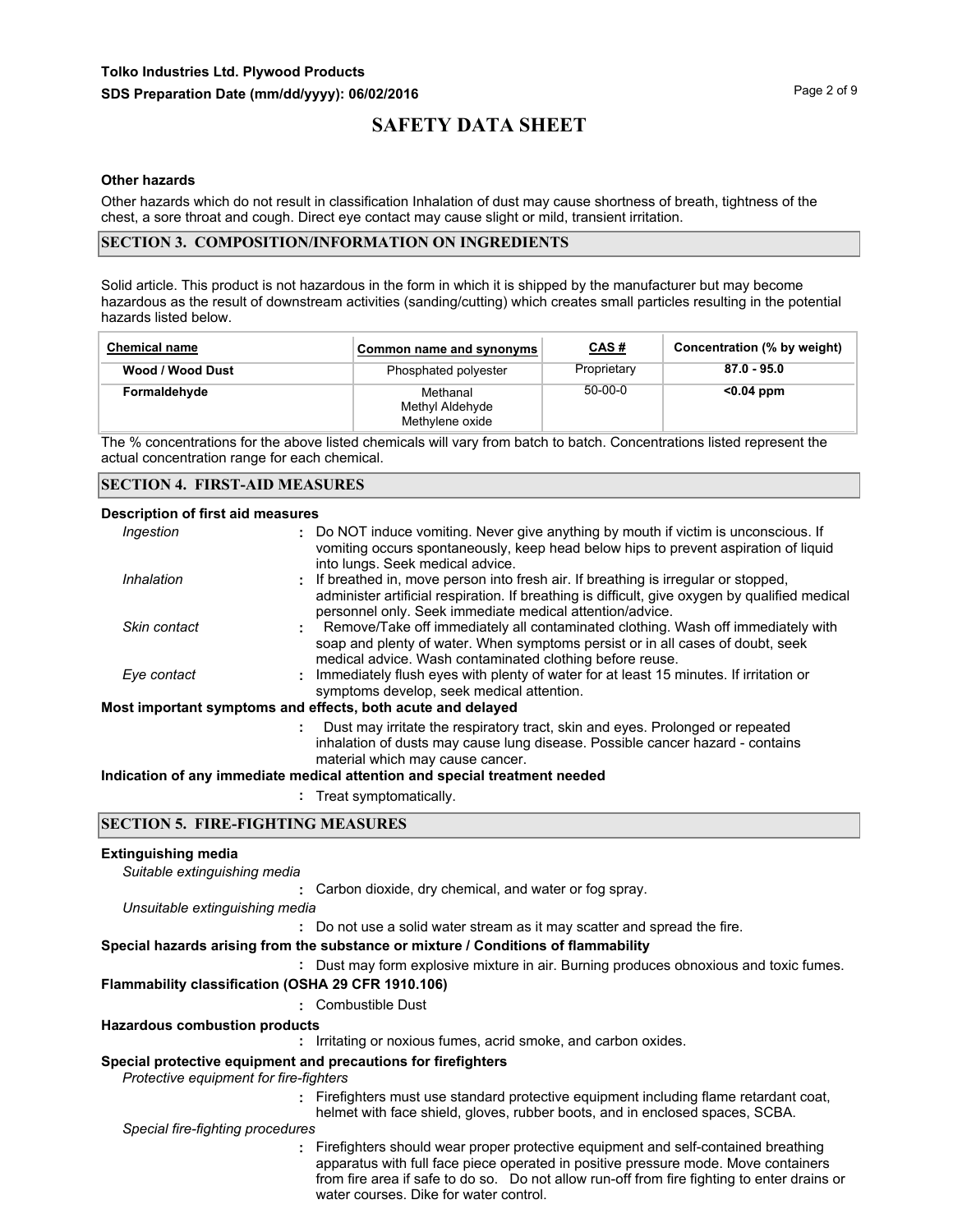#### **SECTION 6. ACCIDENTAL RELEASE MEASURES**

#### **Personal precautions, protective equipment and emergency procedures**

Restrict access to area until completion of clean-up. Ensure clean-up is conducted by **:** trained personnel only. All persons dealing with the clean-up should wear the appropriate chemically protective equipment. Refer to protective measures listed in sections 7 and 8.

**Environmental precautions :** Ensure spilled product does not enter drains, sewers, waterways, or confined spaces.

### **Methods and material for containment and cleaning up**

Extinguish all flames in the vicinity. Ventilate the area. Sweep up or vacuum up **:** spillage and collect in suitable container for disposal.

#### **Special spill response procedures**

**:** Dispose of in accordance with federal, provincial and local hazardous waste laws.

#### **SECTION 7. HANDLING AND STORAGE**

#### **Precautions for safe handling**

|                                    | : Use only in well-ventilated areas. Wear protective gloves/clothing. Avoid breathing of<br>dust created by cutting, sanding, or grinding. Avoid contact with skin, eyes and<br>clothing. Keep away from heat and sources of ignition. Wash thoroughly after<br>handling. Contaminated work clothing must not be allowed out of the workplace.<br>Persons with recurrent skin eczema or sensitization problems should be excluded from<br>working with this product. Once a person is sensitized, no further exposure to the<br>material that caused the sensitization should be permitted. |
|------------------------------------|---------------------------------------------------------------------------------------------------------------------------------------------------------------------------------------------------------------------------------------------------------------------------------------------------------------------------------------------------------------------------------------------------------------------------------------------------------------------------------------------------------------------------------------------------------------------------------------------|
| <b>Conditions for safe storage</b> | Keep containers tightly closed in a cool, well-ventilated place. Keep away from heat.<br>Protect against physical damage. Routine housekeeping should be instituted to ensure<br>that dusts do not accumulate on surfaces.                                                                                                                                                                                                                                                                                                                                                                  |
| Incompatible materials             | : Strong oxidizing agents;<br>Strong acids;<br>Strong bases.                                                                                                                                                                                                                                                                                                                                                                                                                                                                                                                                |

#### **SECTION 8. EXPOSURE CONTROLS / PERSONAL PROTECTION**

| <b>Exposure Limits:</b> |                   |                  |                 |             |
|-------------------------|-------------------|------------------|-----------------|-------------|
| <b>Chemical Name</b>    | <b>ACGIH TLV</b>  |                  | <b>OSHA PEL</b> |             |
|                         | <b>TWA</b>        | <b>STEL</b>      | <b>PEL</b>      | <b>STEL</b> |
| <b>Wood / Wood Dust</b> | N/Av              | N/A <sub>v</sub> | N/Av            | N/Av        |
| Formaldehyde            | 0.3 ppm (Ceiling) | N/Av             | $0.75$ ppm      | 2 ppm       |

### **Exposure controls**

#### **Ventilation and engineering measures**

|                                       | : Use only in well-ventilated areas. Apply technical measures to comply with the<br>occupational exposure limits. Where reasonably practicable this should be achieved<br>by the use of local exhaust ventilation and good general extraction. In case of<br>insufficient ventilation wear suitable respiratory equipment. Use explosion-proof<br>electrical and ventilating equipment. |
|---------------------------------------|-----------------------------------------------------------------------------------------------------------------------------------------------------------------------------------------------------------------------------------------------------------------------------------------------------------------------------------------------------------------------------------------|
| <b>Respiratory protection</b>         | : If airbourne concentrations are above the permissible exposure limit or are not known,<br>use NIOSH-approved respirators. Confirmation of which type of respirator is most<br>suitable for the intended application should be obtained from respiratory protection<br>suppliers.                                                                                                      |
| <b>Skin protection</b>                | : Wear protective gloves. Advice should be sought from glove suppliers.                                                                                                                                                                                                                                                                                                                 |
| Eye / face protection                 | : Chemical goggles must be worn to prevent dusts from entering the eyes.                                                                                                                                                                                                                                                                                                                |
| Other protective equipment :          | Ensure that eyewash stations and safety showers are close to the workstation location.                                                                                                                                                                                                                                                                                                  |
| <b>General hygiene considerations</b> |                                                                                                                                                                                                                                                                                                                                                                                         |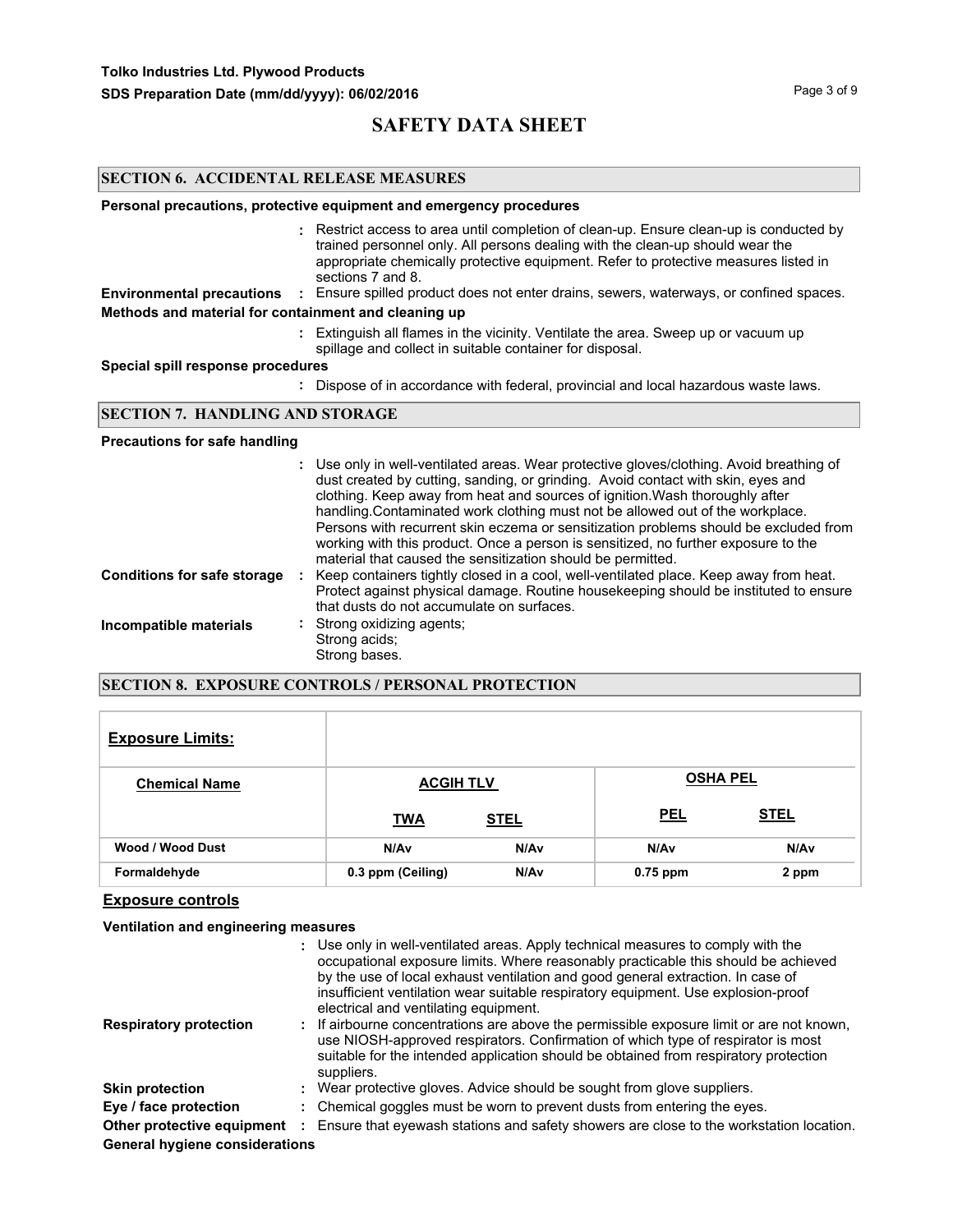**:** Do not breathe dust. Avoid contact with skin, eyes and clothing. Do not eat, drink or smoke when using this product. Wash thoroughly after handling. Contaminated work clothing must not be allowed out of the workplace. Routinely wash work clothing and protective equipment to remove contaminants.

|                                             |   | <b>SECTION 9. PHYSICAL AND CHEMICAL PROPERTIES</b>                              |  |  |
|---------------------------------------------|---|---------------------------------------------------------------------------------|--|--|
| Appearance                                  | ÷ | Wood panelling                                                                  |  |  |
| Odour                                       |   | Slightly aromatic odour.                                                        |  |  |
| <b>Odour threshold</b>                      |   | N/Av                                                                            |  |  |
| рH                                          |   | N/Av                                                                            |  |  |
| <b>Melting/Freezing point</b>               |   | : N/Av                                                                          |  |  |
| Initial boiling point and boiling range     |   |                                                                                 |  |  |
|                                             |   | N/Av                                                                            |  |  |
| <b>Flash point</b>                          |   | N/Av                                                                            |  |  |
| <b>Flashpoint (Method)</b>                  |   | N/Av                                                                            |  |  |
| <b>Evaporation rate (BuAe = 1)</b> : $N/Av$ |   |                                                                                 |  |  |
| Flammability (solid, gas)                   |   | : Not applicable.                                                               |  |  |
| Lower flammable limit (% by vol.)           |   |                                                                                 |  |  |
|                                             |   | 40 g/m3 (Dust)                                                                  |  |  |
| Upper flammable limit (% by vol.)           |   |                                                                                 |  |  |
|                                             |   | N/Av                                                                            |  |  |
| <b>Oxidizing properties</b>                 |   | : None known.                                                                   |  |  |
| <b>Explosive properties</b>                 |   | : Dust can form an explosive mixture in air.                                    |  |  |
| Vapour pressure                             |   | : N/Av                                                                          |  |  |
| <b>Vapour density</b>                       |   | : N/Av                                                                          |  |  |
| Relative density / Specific gravity         |   |                                                                                 |  |  |
|                                             |   | $: 0.4 - 0.8$                                                                   |  |  |
| Solubility in water                         |   | : Insoluble.                                                                    |  |  |
| Other solubility(ies)                       |   | : N/Av                                                                          |  |  |
|                                             |   | Partition coefficient: n-octanol/water or Coefficient of water/oil distribution |  |  |
|                                             |   | : N/Av                                                                          |  |  |
| <b>Auto-ignition temperature</b>            |   | : $300^{\circ}$ C (500 $^{\circ}$ F)                                            |  |  |
| Decomposition temperature : Not available.  |   |                                                                                 |  |  |
| <b>Viscosity</b>                            |   | : N/Av                                                                          |  |  |
| Volatiles (% by weight)                     |   | : None.                                                                         |  |  |
| <b>Volatile organic Compounds (VOC's)</b>   |   |                                                                                 |  |  |
|                                             |   | : N/Av                                                                          |  |  |
| Absolute pressure of container              |   |                                                                                 |  |  |
|                                             |   | : $N/Ap$                                                                        |  |  |
| <b>Flame projection length</b>              |   | : N/Ap                                                                          |  |  |
| Other physical/chemical comments            |   |                                                                                 |  |  |
|                                             |   | : None known or reported by the manufacturer.                                   |  |  |

### **SECTION 10. STABILITY AND REACTIVITY**

| <b>Reactivity</b>                       | : Not normally reactive.                                                                                                  |
|-----------------------------------------|---------------------------------------------------------------------------------------------------------------------------|
| <b>Chemical stability</b>               | : Stable under the recommended storage and handling conditions prescribed.                                                |
| Possibility of hazardous reactions      |                                                                                                                           |
|                                         | No dangerous reaction known under conditions of normal use.                                                               |
| <b>Conditions to avoid</b>              | : Keep away from excessive heat, open flames, sparks and other possible sources of<br>ignition. Avoid contact with water. |
| Incompatible materials                  | : See Section 7 (Handling and Storage) for further details.                                                               |
| <b>Hazardous decomposition products</b> |                                                                                                                           |
|                                         | : None known, refer to hazardous combustion products in Section 5.                                                        |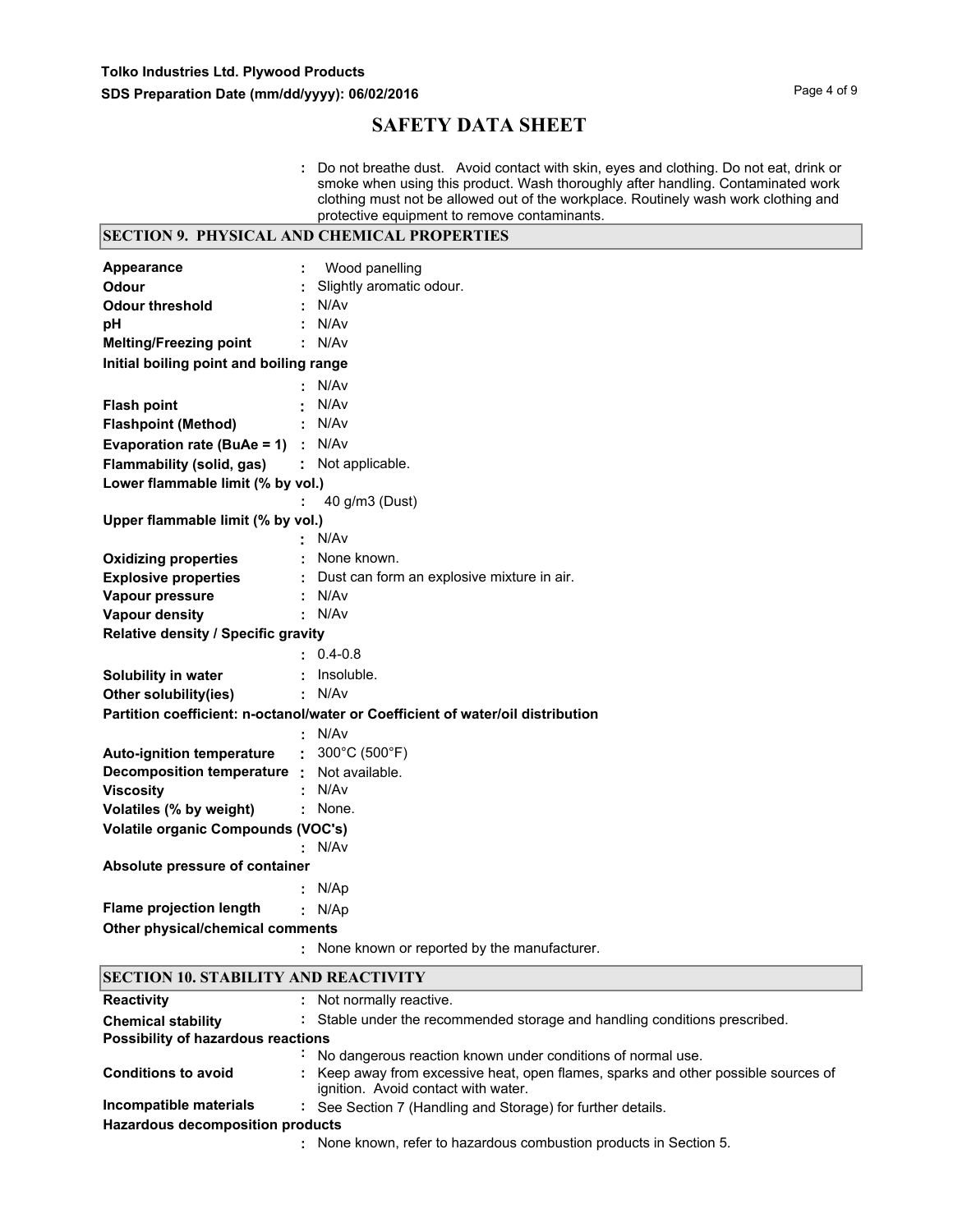### **SECTION 11. TOXICOLOGICAL INFORMATION**

#### **Information on likely routes of exposure:**

| Routes of entry inhalation | YES |  |
|----------------------------|-----|--|
|----------------------------|-----|--|

**Routes of entry skin & eye :** YES

**Routes of entry Ingestion :** NO

**Routes of exposure skin absorption**

**Potential Health Effects:**

## **Signs and symptoms of short-term (acute) exposure**

**:** NO

*Sign and symptoms Inhalation*

|                                                  |    | Inhalation of dust may cause shortness of breath, tightness of the chest, a sore throat<br>and cough.                                                                                                                                                                                              |
|--------------------------------------------------|----|----------------------------------------------------------------------------------------------------------------------------------------------------------------------------------------------------------------------------------------------------------------------------------------------------|
| Sign and symptoms ingestion                      |    |                                                                                                                                                                                                                                                                                                    |
|                                                  |    | Ingestion may cause gastrointestinal irritation, nausea, vomiting and diarrhea.                                                                                                                                                                                                                    |
| Sign and symptoms skin                           |    | May cause mechanical irritation. If the article is damaged or processed (e.g. cut),<br>hazardous properties may include the following: Splinters may produce septic wounds<br>that may take an extremely long time to heal.                                                                        |
| Sign and symptoms eyes                           | ÷. | Dust contact with the eyes can lead to mechanical irritation. Symptoms may include<br>tearing, redness and discomfort.                                                                                                                                                                             |
| <b>Potential Chronic Health Effects</b>          |    |                                                                                                                                                                                                                                                                                                    |
|                                                  |    | Prolonged skin contact may cause dermatitis (rash), characterized by red, dry, itching<br>skin.                                                                                                                                                                                                    |
| <b>Mutagenicity</b>                              |    | Not classifiable as a mutagen. This product contains Formaldehyde, which may cause<br>mutations to non-reproductive cells (somatic cells), based on animal data.                                                                                                                                   |
| Carcinogenicity                                  |    | This material is classified as hazardous under U.S. OSHA regulations (29CFR<br>1910.1200) (Hazcom 2012) and Canadian WHMIS regulations (Hazardous Products<br>Regulations) (WHMIS 2015). Classification: Carcinogenicity - Category 1A Wood<br>dust is listed by IARC (Group 1). May cause cancer. |
| <b>Reproductive effects &amp; Teratogenicity</b> |    |                                                                                                                                                                                                                                                                                                    |
|                                                  |    | Not expected to cause reproductive effects.                                                                                                                                                                                                                                                        |
| <b>Sensitization to material</b>                 |    | Not expected to be a skin or respiratory sensitizer. May cause asthma-like reaction in<br>hyper-sensitive persons.                                                                                                                                                                                 |
| Specific target organ effects :                  |    | This material is not classified as hazardous under U.S. OSHA regulations (29CFR<br>1910.1200) (Hazcom 2012) and Canadian WHMIS regulations (Hazardous Products<br>Regulations) (WHMIS 2015).                                                                                                       |
| Medical conditions aggravated by overexposure    |    |                                                                                                                                                                                                                                                                                                    |
|                                                  |    | : Pre-existing skin, eye and respiratory disorders.                                                                                                                                                                                                                                                |
| <b>Synergistic materials</b>                     |    | Not available.                                                                                                                                                                                                                                                                                     |
| <b>Toxicological data</b>                        |    | There is no available data for the product itself, only for the ingredients. See below for<br>individual ingredient acute toxicity data.                                                                                                                                                           |

|                      | $LC_{50}(4hr)$ | $LD_{50}$                                                                 |                  |  |
|----------------------|----------------|---------------------------------------------------------------------------|------------------|--|
| <b>Chemical name</b> | inh, rat       | (Oral, rat)                                                               | (Rabbit, dermal) |  |
| Wood / Wood Dust     | N/Av           | N/Av                                                                      | N/Av             |  |
| Formaldehyde         | 287 ppm        | 800 mg/kg (rat)<br>The estimated human lethal<br>dose is: 317 - 475 mg/kg | 300 mg/kg        |  |

**Other important toxicologica**l **hazards**

.

**:** See Section 2 for additional information.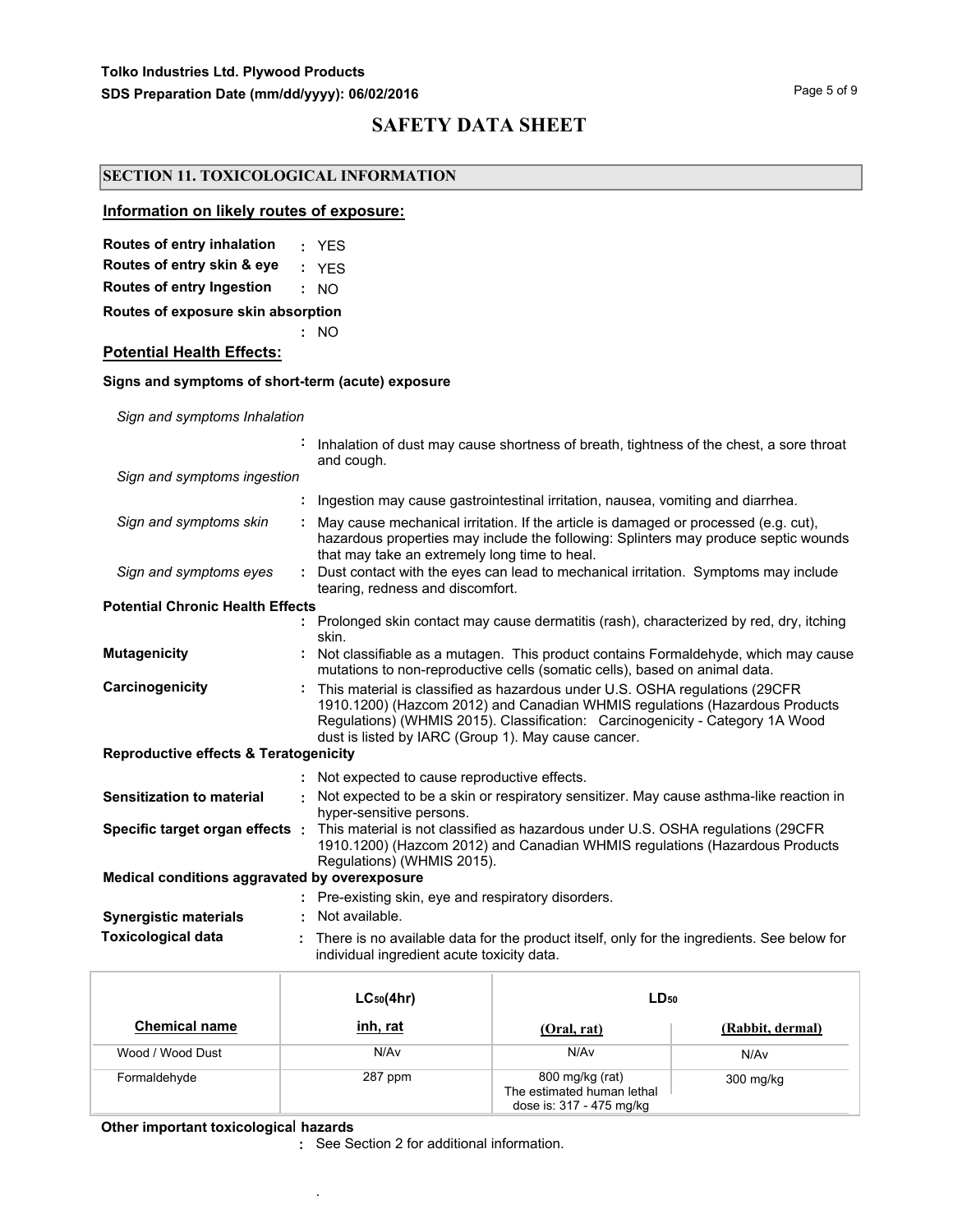## **Tolko Industries Ltd. Plywood Products SDS Preparation Date (mm/dd/yyyy): 06/02/2016 Page 6 of 9 Page 6 of 9**

# **SAFETY DATA SHEET**

## **SECTION 12. ECOLOGICAL INFORMATION**

| <b>Ecotoxicity</b> | Not expected to be harmful to aguatic organisms. The product should not be<br>allowed to enter drains or water courses, or be deposited where it can affect ground or<br>surface waters. |
|--------------------|------------------------------------------------------------------------------------------------------------------------------------------------------------------------------------------|
|                    |                                                                                                                                                                                          |

#### *Ecotoxicity data:*

|                  |               | <b>Toxicity to Fish</b> |                                              |                 |  |  |
|------------------|---------------|-------------------------|----------------------------------------------|-----------------|--|--|
| Ingredients      | <b>CAS No</b> | LC50/96h                | NOEC / 21 day                                | <b>M</b> Factor |  |  |
| Wood / Wood Dust | Proprietary   | N/A <sub>v</sub>        | N/Av                                         | N/Av            |  |  |
| Formaldehyde     | $50-00-0$     | 6.7 mg/L (Striped bass) | $\geq$ 48 mg/L/28-day<br>(Japanese ricefish) | None.           |  |  |

| <b>Ingredients</b> | <b>CAS No</b> | <b>Toxicity to Daphnia</b>  |               |                 |  |  |  |
|--------------------|---------------|-----------------------------|---------------|-----------------|--|--|--|
|                    |               | EC50/48h                    | NOEC / 21 day | <b>M</b> Factor |  |  |  |
| Wood / Wood Dust   | Proprietary   | N/Av                        | N/Av          | N/Av            |  |  |  |
| Formaldehyde       | 50-00-0       | 5.8 mg/L (Daphnia<br>magna) | N/Av          | None.           |  |  |  |

| <b>Ingredients</b> | <b>CAS No</b> | <b>Toxicity to Algae</b>        |                   |                 |  |  |
|--------------------|---------------|---------------------------------|-------------------|-----------------|--|--|
|                    |               | EC50 / 96h or 72h               | NOEC / 96h or 72h | <b>M</b> Factor |  |  |
| Wood / Wood Dust   | Proprietary   | N/Av                            | N/Av              | N/Av            |  |  |
| Formaldehyde       | $50-00-0$     | 14.7 mg/L/24hr (Green<br>algae) | N/Av              | None.           |  |  |

### **Persistence and degradability**

The product itself has not been tested. **:**

**Bioaccumulation potential :** The product itself has not been tested.

| <b>Components</b>                     | Partition coefficient n-octanol/water (log Kow) | <b>Bioconcentration factor (BCF)</b> |
|---------------------------------------|-------------------------------------------------|--------------------------------------|
| Wood / Wood Dust (CAS<br>Proprietary) | N/Av                                            | N/Av                                 |
| Formaldehyde (CAS 50-00-0)            | 0.35                                            |                                      |
| Mobility in soil                      | : The product itself has not been tested.       |                                      |

#### **Other Adverse Environmental effects**

: None known.

.

## **SECTION 13. DISPOSAL CONSIDERATIONS**

| <b>Handling for Disposal</b> | : Handle waste according to recommendations in Section 7.                                                                                                                                                                                                                                                                                                                                        |
|------------------------------|--------------------------------------------------------------------------------------------------------------------------------------------------------------------------------------------------------------------------------------------------------------------------------------------------------------------------------------------------------------------------------------------------|
| <b>Methods of Disposal</b>   | : Dispose in accordance with all applicable federal, state, provincial and local<br>regulations.                                                                                                                                                                                                                                                                                                 |
| <b>RCRA</b>                  | : If this product, as supplied, becomes a waste in the United States, it may meet the<br>criteria of a hazardous waste as defined under RCRA, Title 40 CFR 261. It is the<br>responsibility of the waste generator to determine the proper waste identification and<br>disposal method. For disposal of unused or waste material, check with local, state and<br>federal environmental agencies. |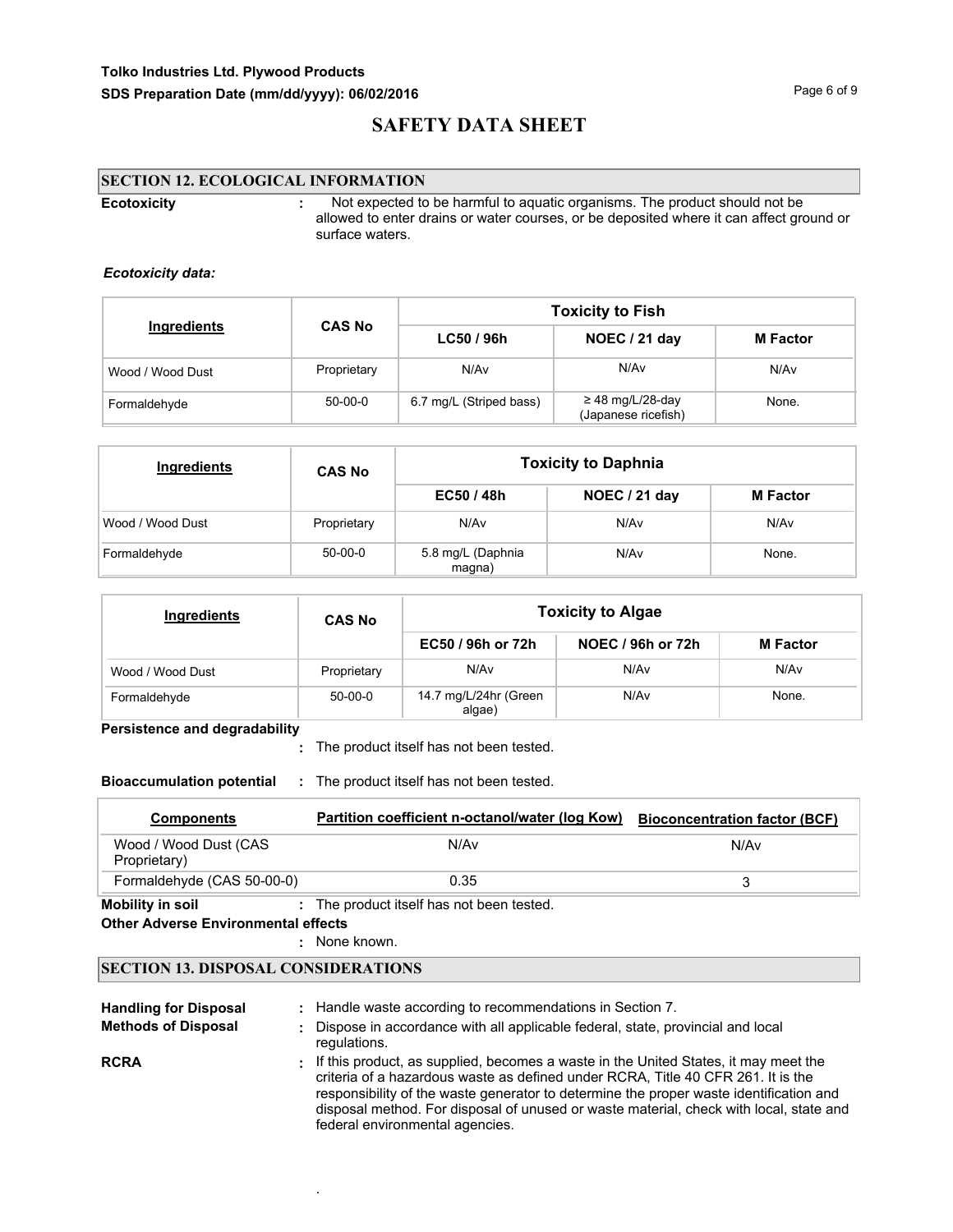## **SECTION 14. TRANSPORTATION INFORMATION**

| <b>UN Number</b> | UN proper shipping name | <b>Transport</b><br>hazard<br>class(es) | Group | Label          |
|------------------|-------------------------|-----------------------------------------|-------|----------------|
| None.            | Not regulated.          | <b>Not</b><br>regulated                 | none  |                |
| None.            |                         |                                         |       |                |
| None.            | Not regulated.          | Not<br>regulated                        | none  |                |
| None.            |                         |                                         |       |                |
| None.            | Not regulated.          | Not<br>regulated                        | none  |                |
| None.            |                         |                                         |       |                |
|                  |                         |                                         |       | <b>Packing</b> |

according to the IMDG Code. See ECOLOGICAL INFORMATION, Section 12.

**Transport in bulk according to Annex II of MARPOL 73/78 and the IBC Code**

**:** Not available.

### **SECTION 15 - REGULATORY INFORMATION**

#### **US Federal Information:**

Components listed below are present on the following U.S. Federal chemical lists:

|                  | CAS#        | <b>TSCA</b> | <b>CERCLA</b><br>Reportable       | <b>SARA TITLE III:</b><br>Sec. 302.<br>Extremely     | SARA TITLE III: Sec. 313, 40 CFR<br>372, Specific Toxic Chemical |                             |  |
|------------------|-------------|-------------|-----------------------------------|------------------------------------------------------|------------------------------------------------------------------|-----------------------------|--|
| Ingredients      |             | Inventory   | Quantity(RQ) (40<br>CFR 117.302): | <b>Hazardous</b><br>Substance, 40<br><b>CFR 355:</b> | <b>Toxic Chemical</b>                                            | de minimus<br>Concentration |  |
| Wood / Wood Dust | Proprietary | Yes         | None.                             | None.                                                | No                                                               | No                          |  |
| Formaldehyde     | $50-00-0$   | Yes         | 100 lbs / 45.4 kg                 | 500 lb TPQ                                           | Yes                                                              | 0.1%                        |  |

SARA TITLE III: Sec. 311 and 312, SDS Requirements, 40 CFR 370 Hazard Classes:Chronic Health Hazard. Under SARA Sections 311 and 312, the EPA has established threshold quantities for the reporting of hazardous chemicals. The current thresholds are 500 pounds or the threshold planning quantity (TPQ), whichever is lower, for extremely hazardous substances and 10,000 pounds for all other hazardous chemicals.

#### **US State Right to Know Laws:**

The following chemicals are specifically listed by individual States: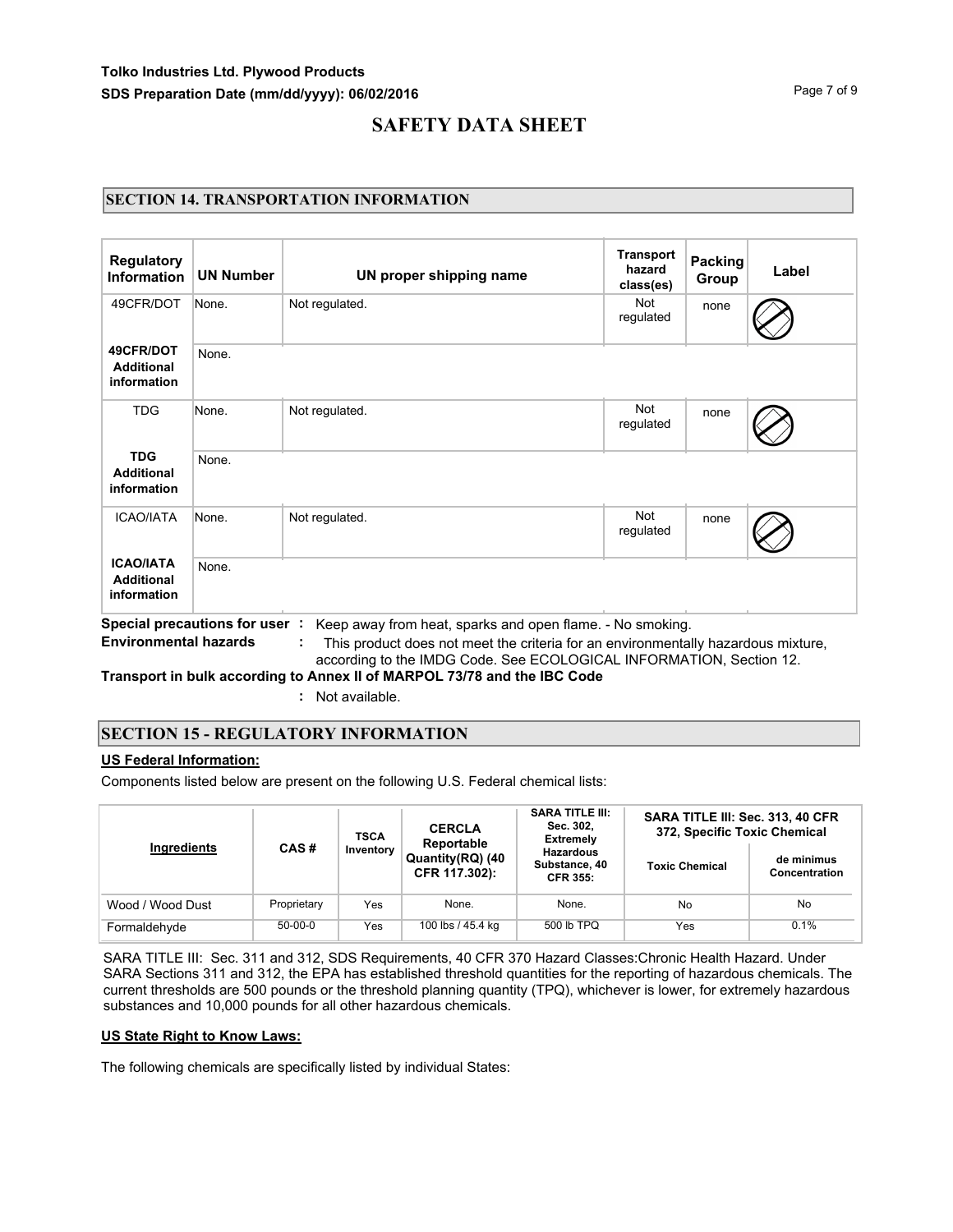## **Tolko Industries Ltd. Plywood Products** SDS Preparation Date (mm/dd/yyyy): 06/02/2016 **Page 8 of 9** Page 8 of 9

# **SAFETY DATA SHEET**

| Ingredients      | CAS#        | <b>California Proposition 65</b> | <b>State "Right to Know" Lists</b> |           |     |     |           |           |           |
|------------------|-------------|----------------------------------|------------------------------------|-----------|-----|-----|-----------|-----------|-----------|
|                  |             | Listed                           | <b>Type of Toxicity</b>            | <b>CA</b> | МA  | ΜN  | <b>NJ</b> | <b>PA</b> | <b>RI</b> |
| Wood / Wood Dust | Proprietary | No                               | N/Ap                               | No        | No  | No  | No        | <b>No</b> | No.       |
| Formaldehyde     | $50-00-0$   | Yes                              | Cancer (gas)                       | Yes       | Yes | Yes | Yes       | Yes       | Yes       |

#### **Canadian Information:**

Canadian Environmental Protection Act (CEPA) information: All ingredients listed appear on the Domestic Substances List (DSL).

Refer to Section 2 for a WHMIS Classification for this product.

#### **International Information:**

Components listed below are present on the following International Inventory list:

| Ingredients      | CAS#        | ∍European ¦<br><b>EINECs</b> | Australia<br><b>AICS</b> | <b>Philippines</b><br><b>PICCS</b> | Japan ENCS | Korea<br><b>KECI/KECL</b> | China<br><b>IECSC</b> | <b>NewZealand</b><br><b>IOC</b>                                   |
|------------------|-------------|------------------------------|--------------------------|------------------------------------|------------|---------------------------|-----------------------|-------------------------------------------------------------------|
| Wood / Wood Dust | Proprietary | N/Av                         | N/Av                     | N/Av                               | N/Av       | N/Av                      | N/Av                  | N/Av                                                              |
| Formaldehyde     | $50-00-0$   | 200-001-8                    | Present                  | Present                            | $(2)-482$  | KE-17074                  | Present               | HSR001584,<br>HSR001162,<br>HSR001518,<br>HSR001583<br>(dilution) |

### **SECTION 16. OTHER INFORMATION**

| Legend | : ACGIH: American Conference of Governmental Industrial Hygienists                       |
|--------|------------------------------------------------------------------------------------------|
|        | CA: California                                                                           |
|        | <b>CAS: Chemical Abstract Services</b>                                                   |
|        | CERCLA: Comprehensive Environmental Response, Compensation, and Liability Act<br>of 1980 |
|        |                                                                                          |
|        | CFR: Code of Federal Regulations                                                         |
|        | DOT: Department of Transportation                                                        |
|        | EPA: Environmental Protection Agency                                                     |
|        | HMIS: Hazardous Materials Identification System                                          |
|        | HSDB: Hazardous Substances Data Bank                                                     |
|        | IARC: International Agency for Research on Cancer                                        |
|        | Inh: Inhalation                                                                          |
|        | MA: Massachusetts                                                                        |
|        | MN: Minnesota                                                                            |
|        | N/Ap: Not Applicable<br>N/Av: Not Available                                              |
|        | NFPA: National Fire Protection Association                                               |
|        |                                                                                          |
|        | NIOSH: National Institute of Occupational Safety and Health                              |
|        | NJ: New Jersey<br>NTP: National Toxicology Program                                       |
|        |                                                                                          |
|        | OSHA: Occupational Safety and Health Administration                                      |
|        | PA: Pennsylvania<br>PEL: Permissible exposure limit                                      |
|        | RCRA: Resource Conservation and Recovery Act                                             |
|        | RI: Rhode Island                                                                         |
|        | RTECS: Registry of Toxic Effects of Chemical Substances                                  |
|        | SARA: Superfund Amendments and Reauthorization Act                                       |
|        | STEL: Short Term Exposure Limit                                                          |
|        | TDG: Canadian Transportation of Dangerous Goods Act & Regulations                        |
|        | TLV: Threshold Limit Values                                                              |
|        | TPQ: Threshold Planning Quantity                                                         |
|        | <b>TSCA: Toxic Substance Control Act</b>                                                 |
|        | TWA: Time Weighted Average                                                               |
|        |                                                                                          |